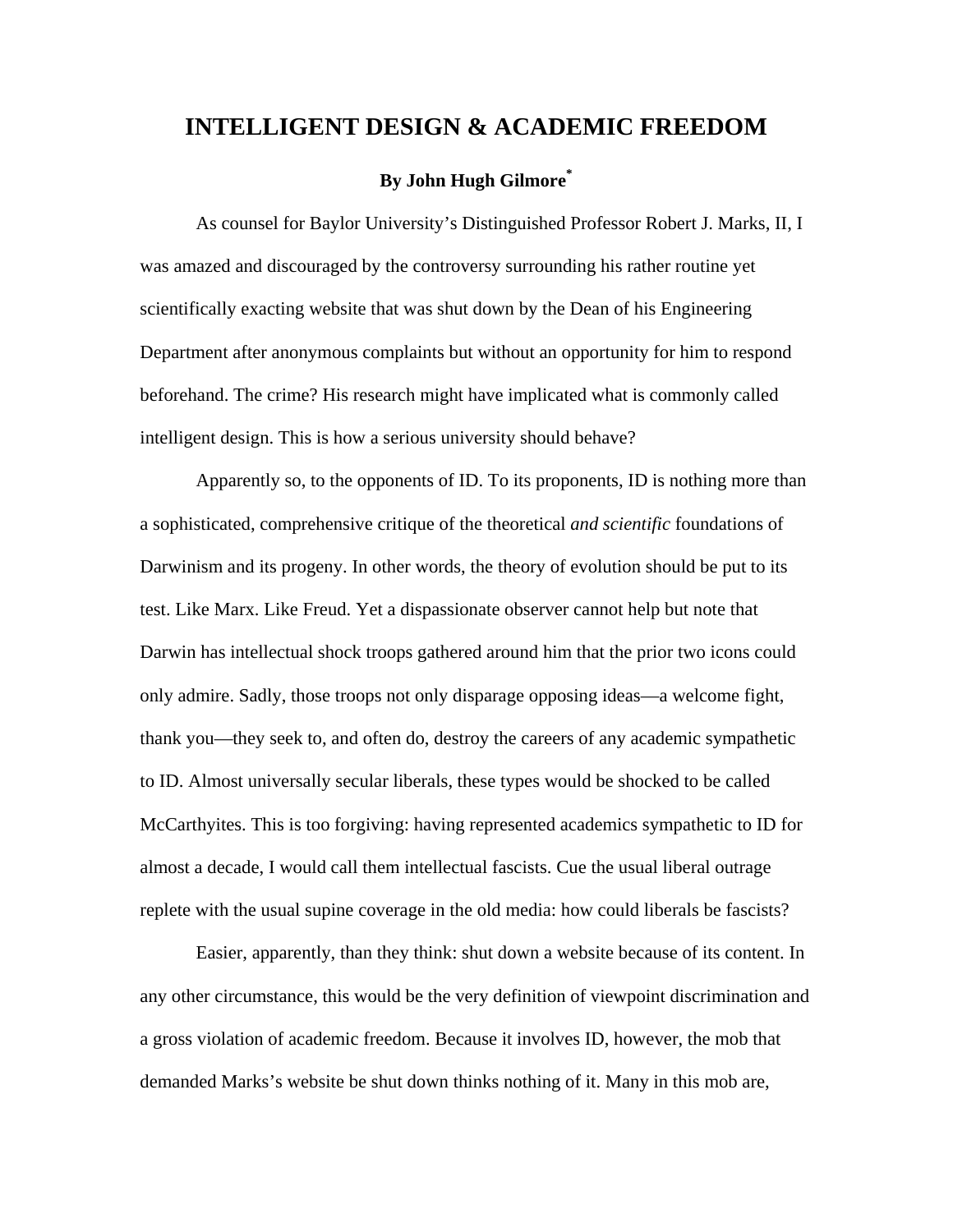doubtless, part of the *bien pensant* who approved of that dwarf from Tehran (to quote the late Oriana Fallaci) speaking recently at Columbia University. Academic freedom for a dictator; none for a Distinguished Professor of Engineering at Baylor.

 In its public utterances, Baylor claims this is a dispute about process and procedure: if only Dr. Marks had filled out the right forms his website would be up and running. The evidence is against this pr offensive.

 No other website has been shut down or assaulted after receipt of a few complaints (those complaints have not been made available to me or my client). We have no idea if they came from the Baylor community or, more likely, the praetorian guard of Darwinian orthodoxy, against which no ID question must be raised.

 In any event, no procedures exist per se for establishing faculty websites and this is true generally across the county. When my client and I met with the administration in early August, we readily agreed to post a disclaimer on the website so that a casual visitor would not think my client's views were those of the institution. Baylor, like all institutions, deserves that basic fairness. Indeed, I consider it their legal right.

 Unfortunately, ever since that meeting, the agreement has unraveled. Increasingly, more demands and restrictions were placed on my client and his website. We tried to accommodate many of them, even though they were never raised in our meeting. It became clear, however, that the real goal was to keep the website down and off of Baylor's servers.

 Oddly, my client has two other websites on Baylor's servers currently. Neither of them went through the non-existent process and procedures the university publicly claims were necessary. Of course, neither of them deal with ID and so have not been selected for

2